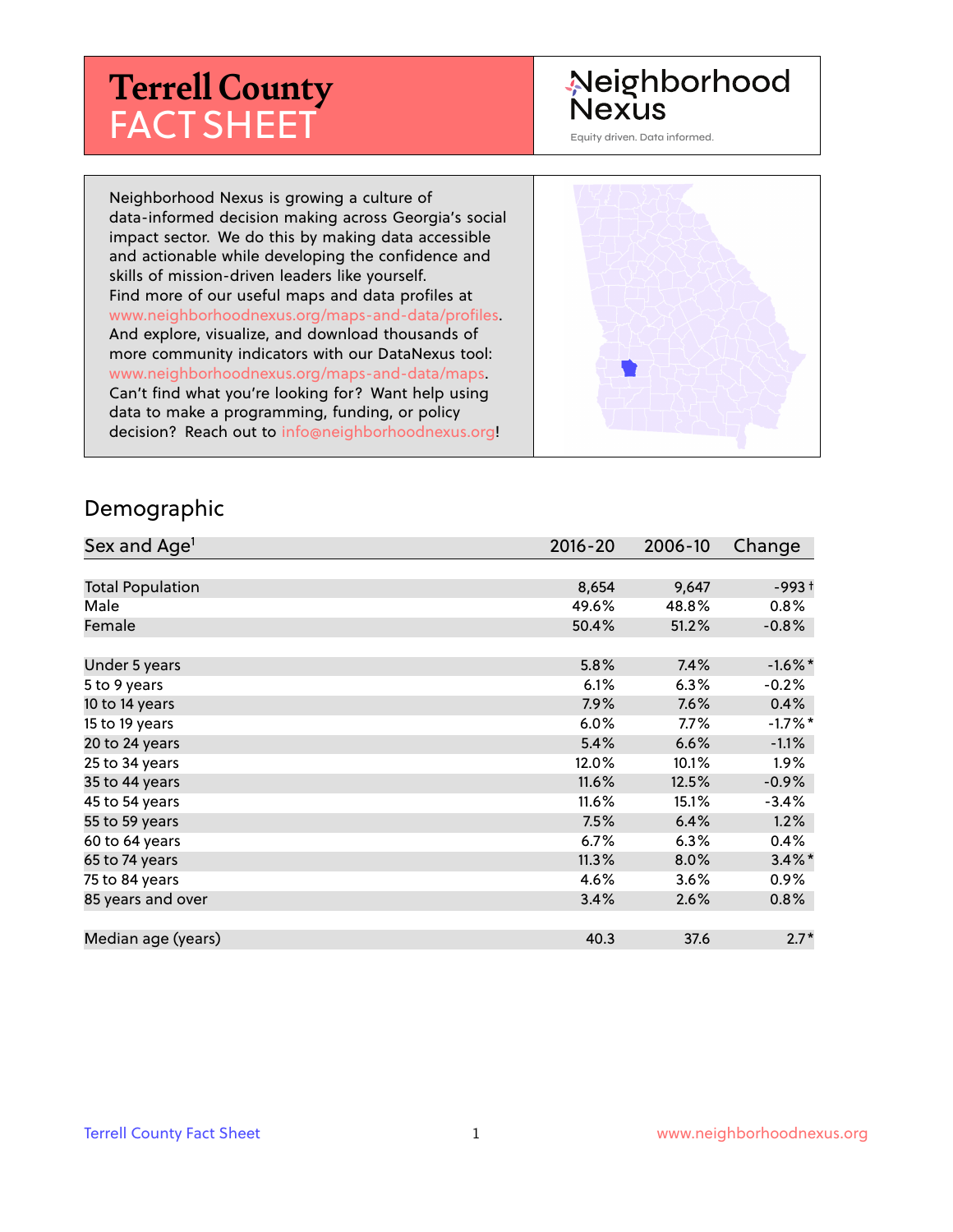# Demographic, continued...

| Race <sup>2</sup>                                            | $2016 - 20$ | 2006-10 | Change     |
|--------------------------------------------------------------|-------------|---------|------------|
| <b>Total population</b>                                      | 8,654       | 9,647   | $-993+$    |
| One race                                                     | 99.5%       | 99.1%   | 0.4%       |
| White                                                        | 36.3%       | 36.8%   | $-0.5%$ *  |
| <b>Black or African American</b>                             | 57.8%       | 61.6%   | $-3.8\%$ * |
| American Indian and Alaska Native                            | 0.2%        | 0.0%    | $0.2%$ *   |
| Asian                                                        | 3.1%        | 0.7%    | $2.4\%$ *  |
| Native Hawaiian and Other Pacific Islander                   | 0.0%        | 0.0%    | 0.0%       |
| Some other race                                              | 2.1%        | 0.0%    | $2.1\%$ *  |
| Two or more races                                            | 0.5%        | 0.9%    | $-0.4%$    |
| Race alone or in combination with other race(s) <sup>3</sup> | $2016 - 20$ | 2006-10 | Change     |
| Total population                                             | 8,654       | 9,647   | $-993+$    |
| White                                                        | 36.8%       | 37.7%   | $-0.9%$ *  |
| <b>Black or African American</b>                             | 58.3%       | 62.0%   | $-3.7\%$ * |
| American Indian and Alaska Native                            | 0.2%        | 0.6%    | $-0.3%$    |
| Asian                                                        | 3.1%        | 0.7%    | $2.4\%$ *  |
| Native Hawaiian and Other Pacific Islander                   | 0.0%        | 0.0%    | 0.0%       |
| Some other race                                              | 2.2%        | 0.1%    | $2.1\%$ *  |
| Hispanic or Latino and Race <sup>4</sup>                     | $2016 - 20$ | 2006-10 | Change     |
| <b>Total population</b>                                      | 8,654       | 9,647   | $-993+$    |
| Hispanic or Latino (of any race)                             | 2.9%        | 1.3%    | $1.6\%$ †  |
| Not Hispanic or Latino                                       | 97.1%       | 98.7%   | $-1.6%$ †  |
| White alone                                                  | 35.7%       | 35.6%   | 0.1%       |
| Black or African American alone                              | 57.8%       | 61.6%   | $-3.8\%$ * |
| American Indian and Alaska Native alone                      | 0.0%        | $0.0\%$ | 0.0%       |
| Asian alone                                                  | 3.1%        | 0.7%    | $2.4\%$ *  |
| Native Hawaiian and Other Pacific Islander alone             | 0.0%        | 0.0%    | 0.0%       |
| Some other race alone                                        | 0.0%        | 0.0%    | 0.0%       |
| Two or more races                                            | 0.5%        | 0.9%    | $-0.4%$    |
| U.S. Citizenship Status <sup>5</sup>                         | $2016 - 20$ | 2006-10 | Change     |
| Foreign-born population                                      | 284         | 240     | 44         |
| Naturalized U.S. citizen                                     | 13.0%       | 58.8%   | $-45.7%$ * |
| Not a U.S. citizen                                           | 87.0%       | 41.3%   | 45.7%*     |
| Citizen, Voting Age Population <sup>6</sup>                  | $2016 - 20$ | 2006-10 | Change     |
|                                                              |             |         |            |
| Citizen, 18 and over population                              | 6,414       | 7,083   | $-669*$    |
| Male                                                         | 47.3%       | 47.0%   | 0.3%       |
| Female                                                       | 52.7%       | 53.0%   | $-0.3%$    |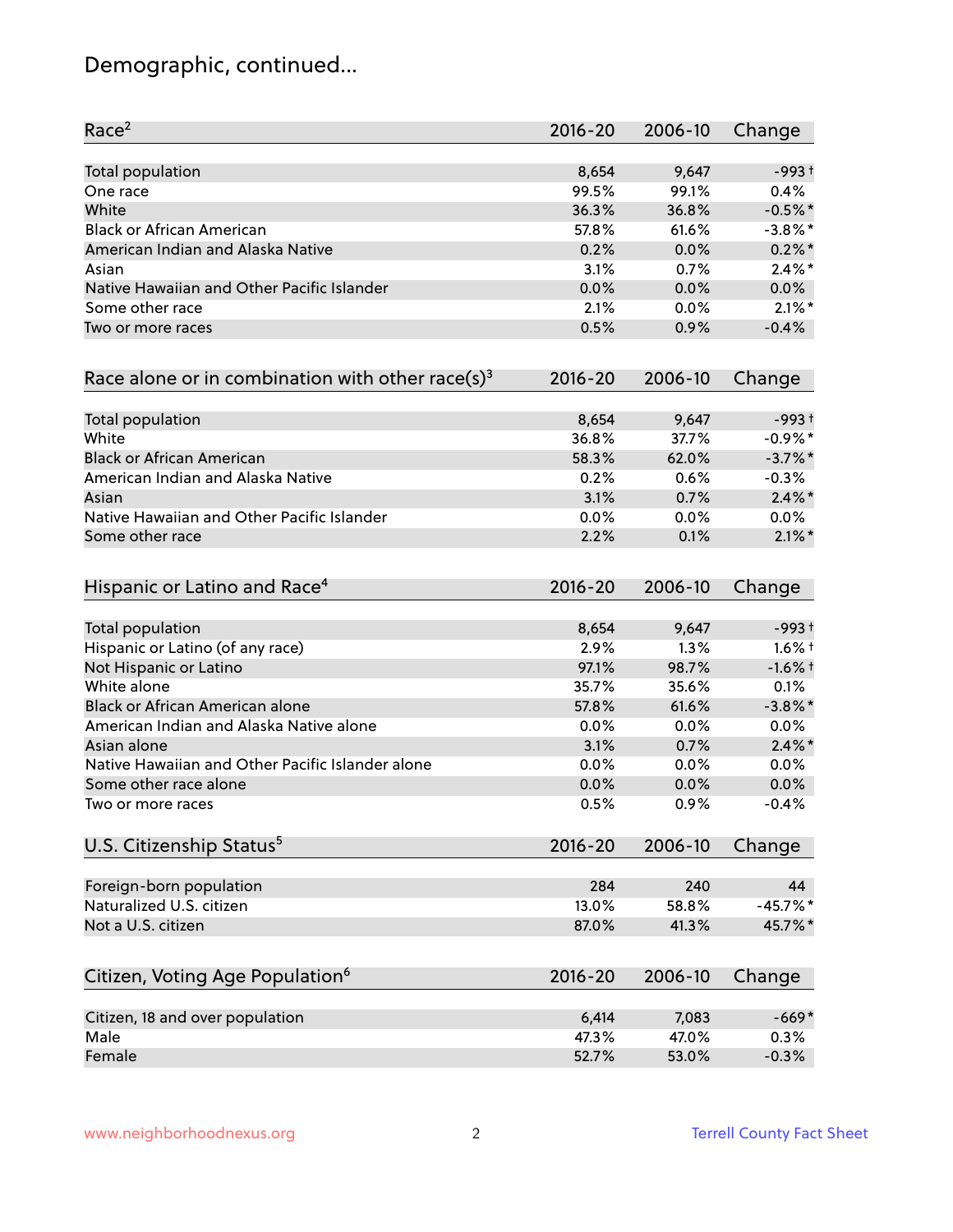#### Economic

| Income <sup>7</sup>                                 | $2016 - 20$ | 2006-10 | Change     |
|-----------------------------------------------------|-------------|---------|------------|
|                                                     |             |         |            |
| All households                                      | 3,355       | 3,457   | $-102$     |
| Less than \$10,000                                  | 10.9%       | 14.5%   | $-3.6%$    |
| \$10,000 to \$14,999                                | 9.1%        | 16.8%   | $-7.8\%$ * |
| \$15,000 to \$24,999                                | 13.8%       | 13.7%   | 0.1%       |
| \$25,000 to \$34,999                                | 16.0%       | 13.6%   | 2.4%       |
| \$35,000 to \$49,999                                | 10.0%       | 11.0%   | $-1.0%$    |
| \$50,000 to \$74,999                                | 17.0%       | 15.9%   | 1.1%       |
| \$75,000 to \$99,999                                | 8.8%        | 7.4%    | 1.4%       |
| \$100,000 to \$149,999                              | 12.1%       | 5.4%    | $6.7\%$ *  |
| \$150,000 to \$199,999                              | 0.9%        | 1.0%    | $-0.1%$    |
| \$200,000 or more                                   | 1.5%        | 0.7%    | 0.8%       |
| Median household income (dollars)                   | 35,335      | 27,909  | 7,426*     |
| Mean household income (dollars)                     | 50,360      | 42,269  | 8,092      |
| With earnings                                       | 73.2%       | 72.5%   | 0.7%       |
| Mean earnings (dollars)                             | 48,469      | 43,828  | 4,641      |
| <b>With Social Security</b>                         | 38.8%       | 37.5%   | 1.4%       |
| Mean Social Security income (dollars)               | 17,575      | 11,824  | $5,751*$   |
| With retirement income                              | 20.3%       | 15.2%   | $5.1\%$ *  |
| Mean retirement income (dollars)                    | 17,987      | 19,680  | $-1,693$   |
| With Supplemental Security Income                   | 12.3%       | 8.6%    | 3.7%       |
| Mean Supplemental Security Income (dollars)         | 8,375       | 7,894   | 481        |
| With cash public assistance income                  | 1.1%        | 2.7%    | $-1.6%$    |
| Mean cash public assistance income (dollars)        | 1,408       | 2,330   | $-921$     |
| With Food Stamp/SNAP benefits in the past 12 months | 28.4%       | 24.4%   | 4.0%       |
|                                                     |             |         |            |
| Families                                            | 2,222       | 2,394   | $-172$     |
| Less than \$10,000                                  | 9.2%        | 11.4%   | $-2.2%$    |
| \$10,000 to \$14,999                                | 10.7%       | 11.8%   | $-1.1%$    |
| \$15,000 to \$24,999                                | 10.5%       | 12.2%   | $-1.7%$    |
| \$25,000 to \$34,999                                | 15.2%       | 14.1%   | 1.0%       |
| \$35,000 to \$49,999                                | 10.7%       | 13.8%   | $-3.1%$    |
| \$50,000 to \$74,999                                | 15.1%       | 18.3%   | $-3.2%$    |
| \$75,000 to \$99,999                                | 11.6%       | 8.4%    | 3.3%       |
| \$100,000 to \$149,999                              | 14.2%       | $7.7\%$ | $6.4\%$ *  |
| \$150,000 to \$199,999                              | 1.3%        | 1.4%    | $-0.1%$    |
| \$200,000 or more                                   | 1.5%        | 1.0%    | 0.6%       |
| Median family income (dollars)                      | 40,352      | 35,663  | 4,689      |
| Mean family income (dollars)                        | 54,833      | 50,083  | 4,749      |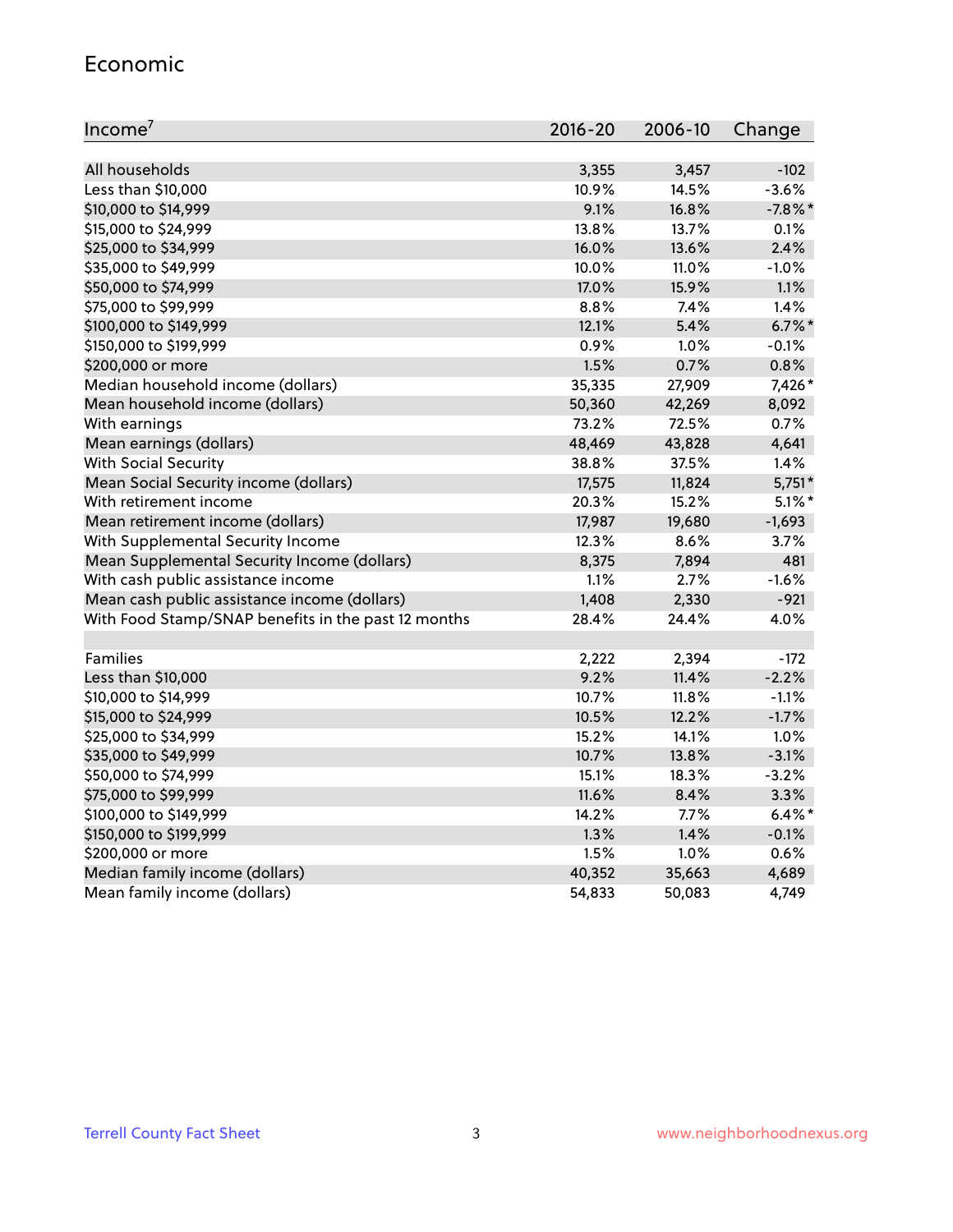### Economic, continued...

| Income, continued <sup>8</sup>                                        | $2016 - 20$ | 2006-10 | Change      |
|-----------------------------------------------------------------------|-------------|---------|-------------|
|                                                                       |             |         |             |
| Nonfamily households                                                  | 1,133       | 1,063   | 70          |
| Median nonfamily income (dollars)                                     | 25,975      | 14,737  | 11,238*     |
| Mean nonfamily income (dollars)                                       | 37,778      | 23,652  | 14,126*     |
| Median earnings for workers (dollars)                                 | 24,973      | 20,294  | 4,679*      |
| Median earnings for male full-time, year-round workers                | 40,430      | 36,641  | 3,789       |
| (dollars)                                                             |             |         |             |
| Median earnings for female full-time, year-round workers<br>(dollars) | 28,750      | 25,461  | 3,289       |
| Per capita income (dollars)                                           | 19,987      | 15,553  | $4,433*$    |
|                                                                       |             |         |             |
| Families and People Below Poverty Level <sup>9</sup>                  | $2016 - 20$ | 2006-10 | Change      |
|                                                                       |             |         |             |
| <b>All families</b>                                                   | 28.0%       | 28.2%   | $-0.2%$     |
| With related children under 18 years                                  | 37.7%       | 41.9%   | $-4.2%$     |
| With related children under 5 years only                              | 43.7%       | 52.0%   | $-8.3%$     |
| Married couple families                                               | 15.0%       | 5.5%    | $9.5%$ *    |
| With related children under 18 years                                  | 23.4%       | 7.8%    | 15.6%*      |
| With related children under 5 years only                              | 2.2%        | 15.6%   | $-13.4%$    |
| Families with female householder, no husband present                  | 46.1%       | 60.9%   | $-14.8\%$ * |
| With related children under 18 years                                  | 53.5%       | 68.5%   | $-15.1\%$ * |
| With related children under 5 years only                              | 69.4%       | 71.2%   | $-1.8%$     |
| All people                                                            | 31.2%       | 31.0%   | 0.2%        |
| Under 18 years                                                        | 46.0%       | 44.4%   | 1.6%        |
| Related children under 18 years                                       | 46.0%       | 44.3%   | 1.7%        |
| Related children under 5 years                                        | 58.2%       | 50.0%   | 8.2%        |
| Related children 5 to 17 years                                        | 41.9%       | 42.0%   | $-0.1%$     |
| 18 years and over                                                     | 26.6%       | 25.9%   | 0.7%        |
| 18 to 64 years                                                        | 28.6%       | 26.2%   | 2.4%        |
| 65 years and over                                                     | 20.5%       | 24.6%   | $-4.1%$     |
| People in families                                                    | 31.1%       | 30.1%   | 1.1%        |
| Unrelated individuals 15 years and over                               | 31.4%       | 36.9%   | $-5.5%$     |
|                                                                       |             |         |             |
| Non-Hispanic white people                                             | 16.8%       | 9.6%    | $7.2\%$ *   |
| Black or African-American people                                      | 38.8%       | 45.1%   | $-6.4%$     |
| Asian people                                                          | 70.4%       | 0.0%    | 70.4%       |
| Hispanic or Latino people                                             | 6.6%        | 1.6%    | 5.0%        |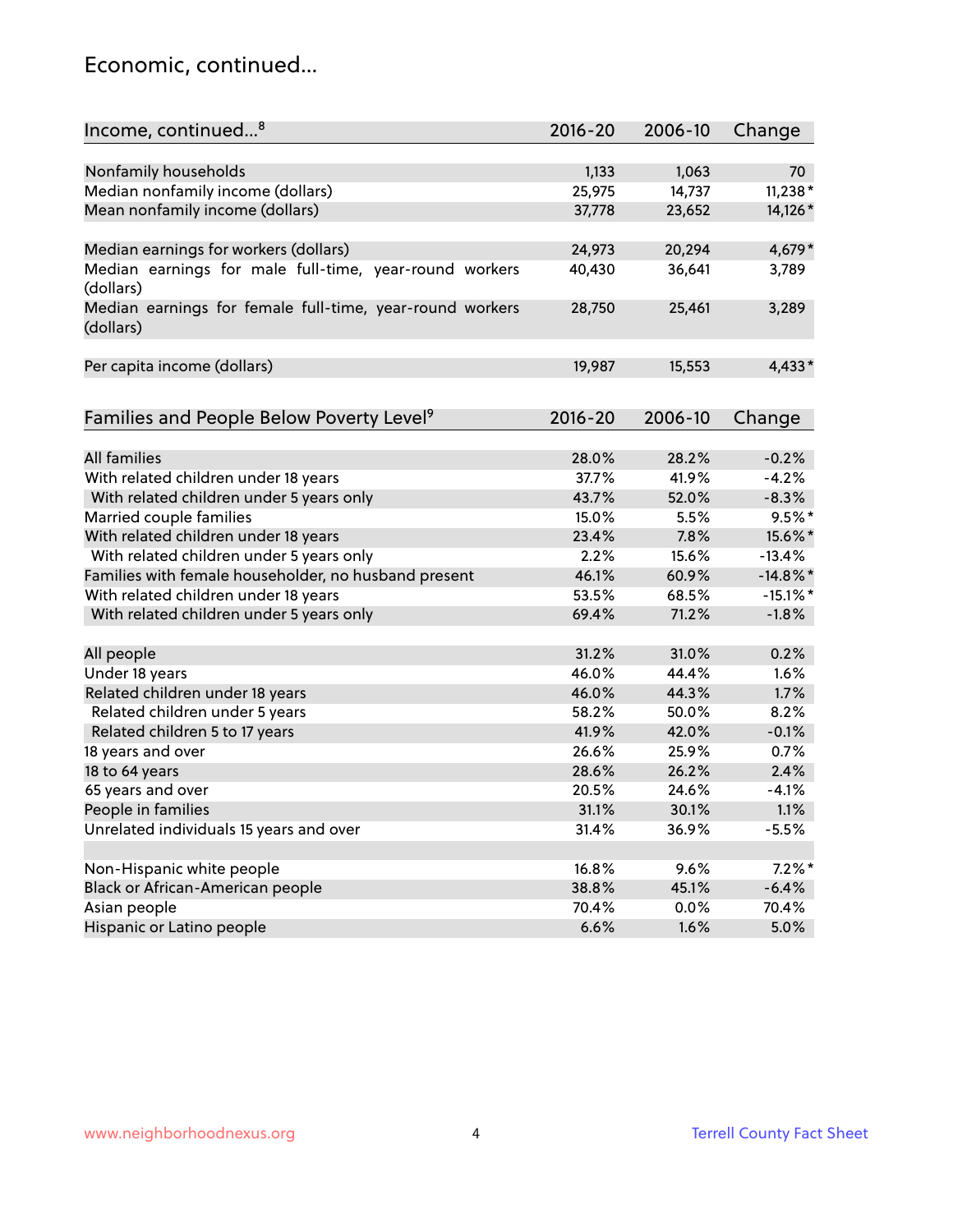# Employment

| Employment Status <sup>10</sup>                                             | 2010          | 2020          | Change             |
|-----------------------------------------------------------------------------|---------------|---------------|--------------------|
| In Labor Force                                                              | 3,497         | 3,917         | 3,917              |
| <b>Unemployment Rate</b>                                                    | 7.5%          | 12.2%         | $-4.7%$            |
| Industry <sup>11</sup>                                                      | $2016 - 20$   | 2006-10       | Change             |
|                                                                             |               |               |                    |
| Civilian employed population 16 years and over                              | 3,372         | 3,309         | 63                 |
| Agriculture, forestry, fishing and hunting, and mining                      | 6.3%          | 5.2%          | 1.0%               |
| Construction                                                                | 10.5%         | 7.5%          | 3.0%               |
| Manufacturing                                                               | 13.3%         | 14.9%         | $-1.6%$            |
| Wholesale trade<br>Retail trade                                             | 1.8%<br>12.1% | 3.7%<br>13.7% | $-1.9%$<br>$-1.6%$ |
|                                                                             | 4.4%          | 9.3%          | $-4.9%$ *          |
| Transportation and warehousing, and utilities<br>Information                | 0.9%          | 0.8%          | 0.1%               |
| Finance and insurance, and real estate and rental and leasing               | 3.9%          | 3.5%          | 0.3%               |
| Professional, scientific, and management, and administrative                | 6.9%          | 6.4%          | 0.5%               |
| and waste management services                                               |               |               |                    |
| Educational services, and health care and social assistance                 | 17.0%         | 20.3%         | $-3.3%$            |
| Arts, entertainment, and recreation, and accommodation and<br>food services | 7.8%          | 4.8%          | $3.1\%$ *          |
| Other services, except public administration                                | 6.6%          | 4.0%          | $2.7\%$ *          |
| <b>Public administration</b>                                                | 8.5%          | 5.9%          | 2.6%               |
| Occupation <sup>12</sup>                                                    | $2016 - 20$   | 2006-10       | Change             |
|                                                                             |               |               |                    |
| Civilian employed population 16 years and over                              | 3,372         | 3,309         | 63                 |
| Management, business, science, and arts occupations                         | 18.4%         | 23.9%         | $-5.5%$            |
| Service occupations                                                         | 18.1%         | 18.5%         | $-0.4%$            |
| Sales and office occupations                                                | 25.4%         | 23.9%         | 1.5%               |
| Natural<br>resources,<br>construction,<br>and<br>maintenance<br>occupations | 16.4%         | 11.7%         | 4.7%*              |
| Production, transportation, and material moving occupations                 | 21.8%         | 22.0%         | $-0.2%$            |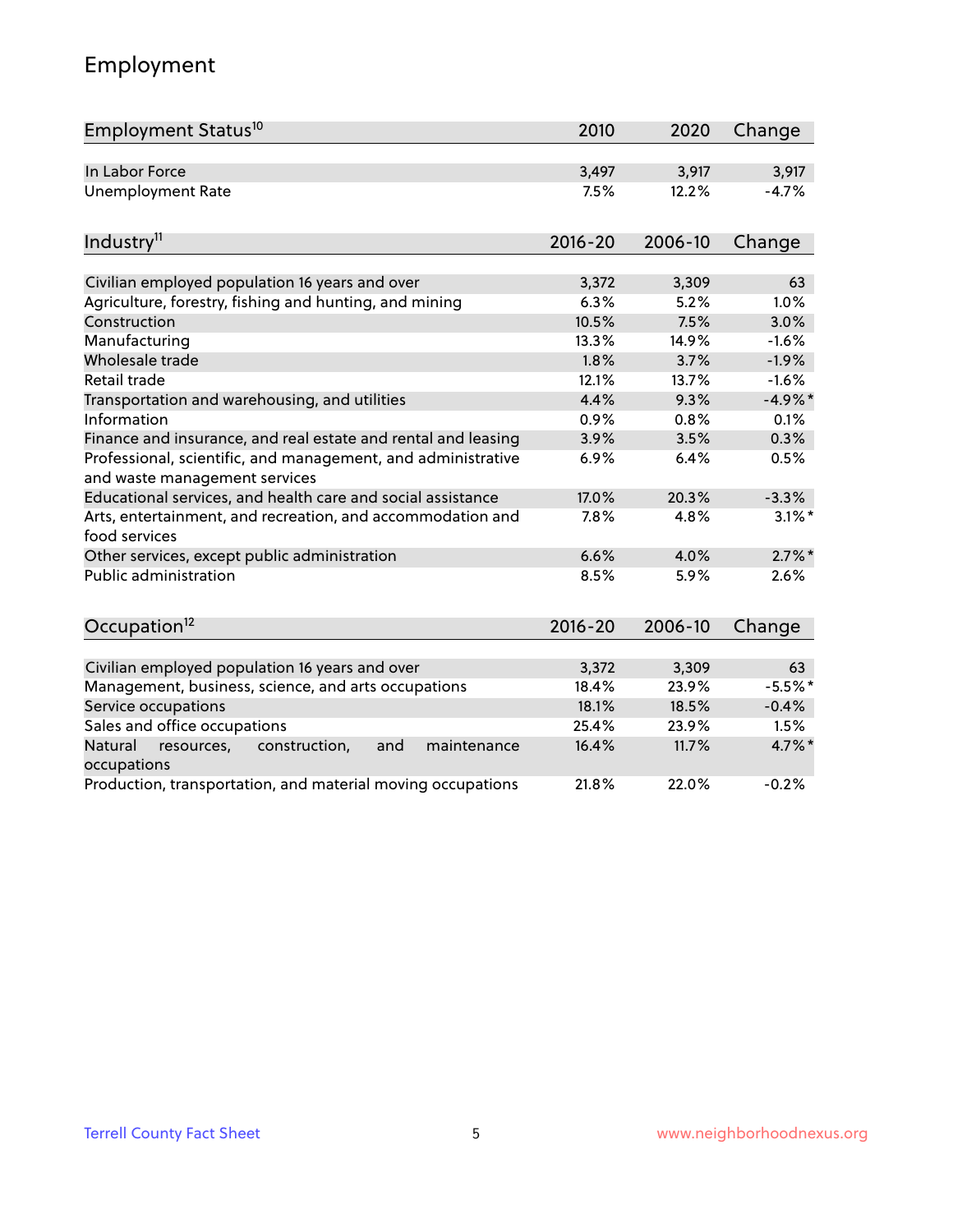# Employment, continued...

| Class of Worker <sup>13</sup>                          | $2016 - 20$    | 2006-10 | Change   |
|--------------------------------------------------------|----------------|---------|----------|
| Civilian employed population 16 years and over         | 3,372          | 3,309   | 63       |
| Private wage and salary workers                        | 75.1%          | 77.9%   | $-2.8%$  |
| Government workers                                     | 19.0%          | 17.1%   | 1.9%     |
| Self-employed in own not incorporated business workers | 5.8%           | 4.9%    | 0.9%     |
| Unpaid family workers                                  | 0.0%           | 0.1%    | $-0.1%$  |
|                                                        |                |         |          |
| Job Flows <sup>14</sup>                                | 2019           | 2010    | Change   |
|                                                        | 2,066          | 2,080   | $-14$    |
| Total Jobs in county<br>Held by residents of county    | 41.7%          | 47.7%   | $-6.0%$  |
|                                                        | 58.3%          | 52.3%   | 6.0%     |
| Held by non-residents of county                        |                |         |          |
| Jobs by Industry Sector <sup>15</sup>                  | 2019           | 2010    | Change   |
| Total Jobs in county                                   | 2,066          | 2,080   | $-14$    |
| <b>Goods Producing sectors</b>                         | 13.4%          | 26.2%   | $-12.8%$ |
| Trade, Transportation, and Utilities sectors           | 32.7%          | 18.7%   | 14.0%    |
| All Other Services sectors                             | 54.0%          | 55.1%   | $-1.2%$  |
|                                                        |                |         |          |
| Total Jobs in county held by county residents          | 862            | 992     | $-130$   |
| <b>Goods Producing sectors</b>                         | 11.7%          | 20.6%   | $-8.8%$  |
| Trade, Transportation, and Utilities sectors           | 26.9%          | 15.8%   | 11.1%    |
| All Other Services sectors                             | 61.4%          | 63.6%   | $-2.2%$  |
| Jobs by Earnings <sup>16</sup>                         | 2019           | 2010    | Change   |
|                                                        |                |         | $-14$    |
| Total Jobs in county                                   | 2,066<br>27.9% | 2,080   |          |
| Jobs with earnings \$1250/month or less                |                | 31.9%   | $-4.0%$  |
| Jobs with earnings \$1251/month to \$3333/month        | 41.9%          | 50.2%   | $-8.3%$  |
| Jobs with earnings greater than \$3333/month           | 30.2%          | 17.8%   | 12.4%    |
| Total Jobs in county held by county residents          | 862            | 992     | $-130$   |
| Jobs with earnings \$1250/month or less                | 31.7%          | 39.3%   | $-7.6%$  |
| Jobs with earnings \$1251/month to \$3333/month        | 43.0%          | 47.6%   | $-4.5%$  |
| Jobs with earnings greater than \$3333/month           | 25.3%          | 13.1%   | 12.2%    |
|                                                        |                |         |          |
| Jobs by Age of Worker <sup>17</sup>                    | 2019           | 2010    | Change   |
| Total Jobs in county                                   | 2,066          | 2,080   | $-14$    |
| Jobs with workers age 29 or younger                    | 18.4%          | 17.6%   | 0.8%     |
| Jobs with workers age 30 to 54                         | 50.5%          | 58.2%   | $-7.7%$  |
| Jobs with workers age 55 or older                      | 31.1%          | 24.2%   | 6.9%     |
|                                                        |                |         |          |
| Total Jobs in county held by county residents          | 862            | 992     | $-130$   |
| Jobs with workers age 29 or younger                    | 17.4%          | 15.5%   | 1.9%     |
| Jobs with workers age 30 to 54                         | 42.7%          | 56.4%   | $-13.7%$ |
| Jobs with workers age 55 or older                      | 39.9%          | 28.1%   | 11.8%    |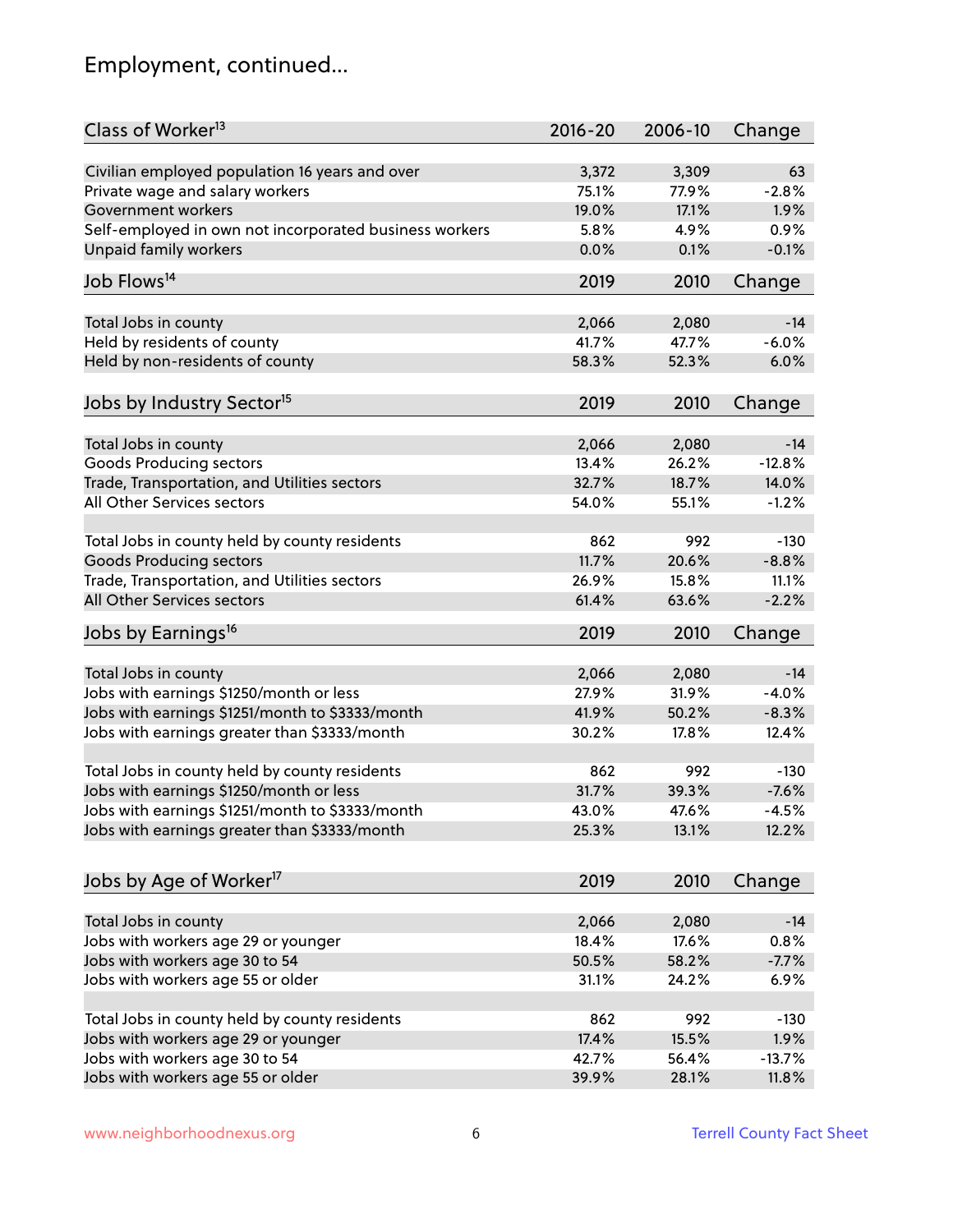### Education

| Early Learning <sup>18</sup>                        |             |         | 2022      |
|-----------------------------------------------------|-------------|---------|-----------|
| Licensed Capacity of Early Learning Centers         |             |         | 159       |
| Licenced capacity per 1,000 children ages 0-4       |             |         | 318.6     |
| School Enrollment <sup>19</sup>                     | 2022        | 2010    | Change    |
|                                                     |             |         |           |
| <b>Enrolled in Public School</b>                    | 1,044       | 1,512   | $-468$    |
| White                                               | 4.0%        | 4.4%    | $-0.3%$   |
| <b>Black or African-American</b>                    | 92.2%       | 94.4%   | $-2.1%$   |
| Asian                                               | 0.0%        | 0.0%    | 0.0%      |
| <b>Native American</b>                              | 0.0%        | 0.0%    | 0.0%      |
| Pacific Islander                                    | 0.0%        | 0.0%    | 0.0%      |
| <b>Biracial or Multi-Racial</b>                     | 1.1%        | 0.0%    | 1.1%      |
| Hispanic or Latino                                  | 2.7%        | 0.0%    | 2.7%      |
| Georgia Milestones: 3rd Grade Reading <sup>20</sup> |             |         | 2019      |
| <b>Number of Students Tested</b>                    |             |         |           |
|                                                     |             |         | 96        |
| Proficient or Distinguished                         |             |         | 20.8%     |
| Georgia Milestones: 8th Grade Math <sup>21</sup>    |             |         | 2019      |
| <b>Number of Students Tested</b>                    |             |         | 105       |
| Proficient or Distinguished                         |             |         | 18.1%     |
| Graduation Rates <sup>22</sup>                      | 2021        | 2012    | Change    |
|                                                     |             |         |           |
| Cohort                                              | 90          | 79      | 11        |
| <b>High School Graduation Rate</b>                  | 88.9%       | 87.3%   | 1.5%      |
| Educational Attainment <sup>23</sup>                | $2016 - 20$ | 2006-10 | Change    |
|                                                     |             |         |           |
| Population 25 years and over                        | 5,954       | 6,224   | $-270*$   |
| Less than 9th grade                                 | 7.5%        | 10.2%   | $-2.7\%$  |
| 9th to 12th grade, no diploma                       | 16.0%       | 23.9%   | $-7.9%$ * |
| High school graduate (includes equivalency)         | 33.7%       | 32.7%   | 0.9%      |
| Some college, no degree                             | 25.4%       | 17.1%   | $8.3\%$ * |
| Associate's degree                                  | 7.3%        | 6.2%    | 1.1%      |
| Bachelor's degree                                   | 5.7%        | 4.6%    | 1.1%      |
| Graduate or professional degree                     | 4.5%        | 5.3%    | $-0.8%$   |
| Percent high school graduate or higher              | 76.5%       | 65.8%   | 10.7%*    |
| Percent bachelor's degree or higher                 | 10.2%       | 9.9%    | 0.3%      |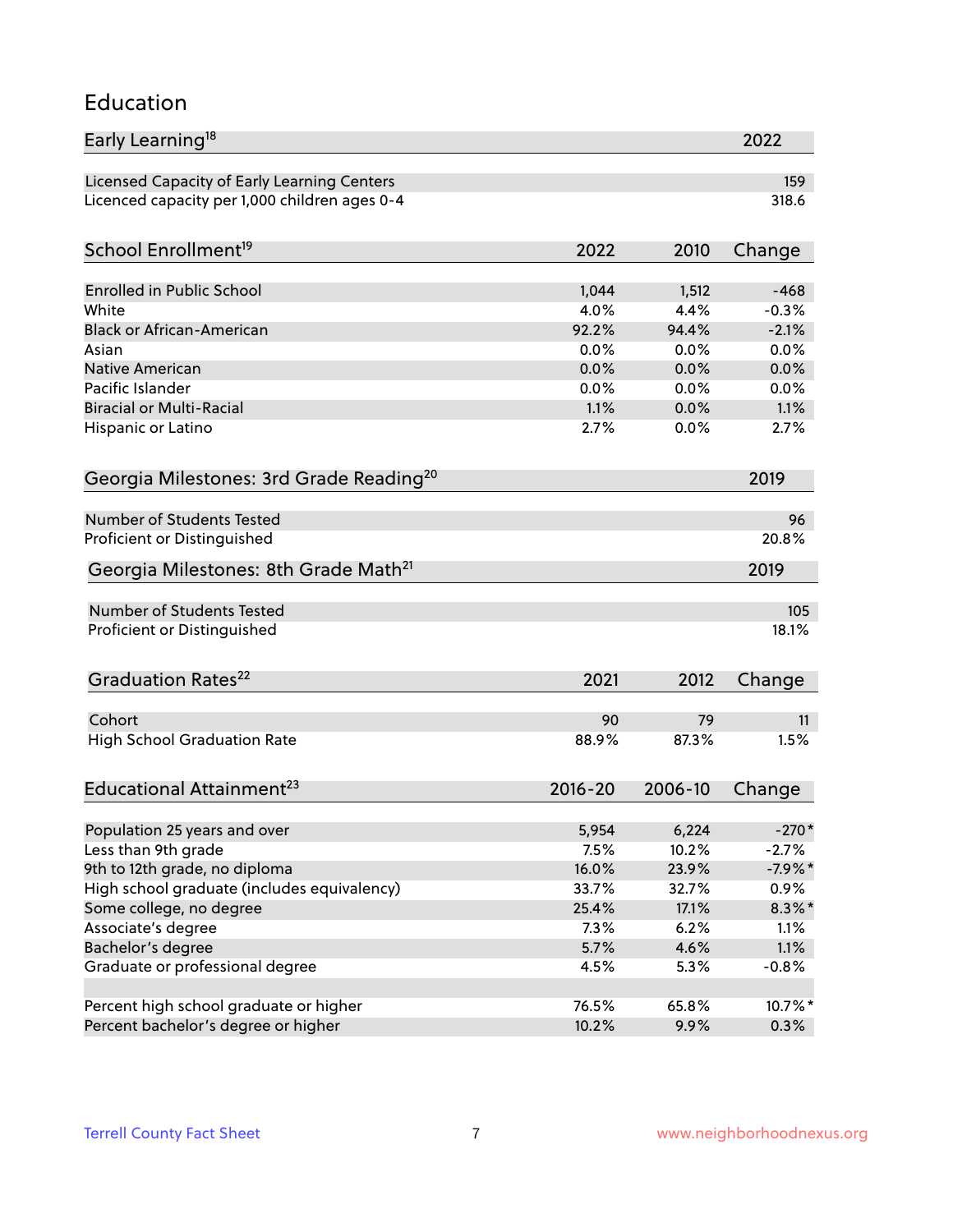### Housing

| Households by Type <sup>24</sup>                     | 2016-20       | 2006-10       | Change                 |
|------------------------------------------------------|---------------|---------------|------------------------|
|                                                      |               |               |                        |
| <b>Total households</b>                              | 3,355         | 3,457         | $-102$                 |
| Family households (families)                         | 66.2%         | 69.3%         | $-3.0%$                |
| With own children under 18 years                     | 24.8%         | 27.0%         | $-2.2%$                |
| Married-couple family                                | 38.2%         | 37.7%         | 0.5%                   |
| With own children of the householder under 18 years  | 12.9%         | 12.2%         | 0.7%                   |
| Male householder, no wife present, family            | 4.6%          | 4.8%          | $-0.2%$                |
| With own children of the householder under 18 years  | 1.2%          | 1.6%          | $-0.3%$                |
| Female householder, no husband present, family       | 23.5%         | 26.8%         | $-3.3%$                |
| With own children of the householder under 18 years  | 10.7%         | 13.3%         | $-2.6%$                |
| Nonfamily households                                 | 33.8%         | 30.7%         | 3.0%                   |
| Householder living alone                             | 28.0%         | 28.2%         | $-0.2%$                |
| 65 years and over                                    | 16.3%         | 12.5%         | 3.8%                   |
| Households with one or more people under 18 years    | 35.1%         | 34.9%         | 0.2%                   |
| Households with one or more people 65 years and over | 37.2%         | 28.6%         | $8.6\%$ *              |
|                                                      |               |               |                        |
| Average household size                               | 2.48          | 2.60          | $-0.12$                |
| Average family size                                  | 3.03          | 3.23          | $-0.19$                |
| Housing Occupancy <sup>25</sup>                      | $2016 - 20$   | 2006-10       | Change                 |
|                                                      |               |               |                        |
| Total housing units                                  | 4,163         | 4,176         | $-13$                  |
| Occupied housing units                               | 80.6%         | 82.8%         | $-2.2%$                |
| Vacant housing units                                 | 19.4%         | 17.2%         | 2.2%                   |
| Homeowner vacancy rate                               | 1.9           | 3.6           | $-1.7$                 |
| Rental vacancy rate                                  | 1.2           | 5.1           | $-3.9$                 |
|                                                      |               |               |                        |
| Units in Structure <sup>26</sup>                     | 2016-20       | 2006-10       | Change                 |
| Total housing units                                  | 4,163         | 4,176         | $-13$                  |
| 1-unit, detached                                     | 74.4%         | 65.9%         | $8.4\%$ *              |
| 1-unit, attached                                     | 0.1%          | 0.7%          | $-0.6%$                |
| 2 units                                              | 3.9%          | 3.0%          | 1.0%                   |
| 3 or 4 units                                         | 2.3%          | 4.4%          | $-2.1%$                |
| 5 to 9 units                                         | 2.2%          | 3.8%          | $-1.6%$                |
|                                                      | 1.4%          |               | $1.3\%$ *              |
| 10 to 19 units<br>20 or more units                   |               | 0.1%          |                        |
| Mobile home                                          | 1.3%<br>14.4% | 0.3%<br>21.9% | $1.0\%$ *<br>$-7.5%$ * |
| Boat, RV, van, etc.                                  | 0.0%          | 0.0%          | 0.0%                   |
|                                                      |               |               |                        |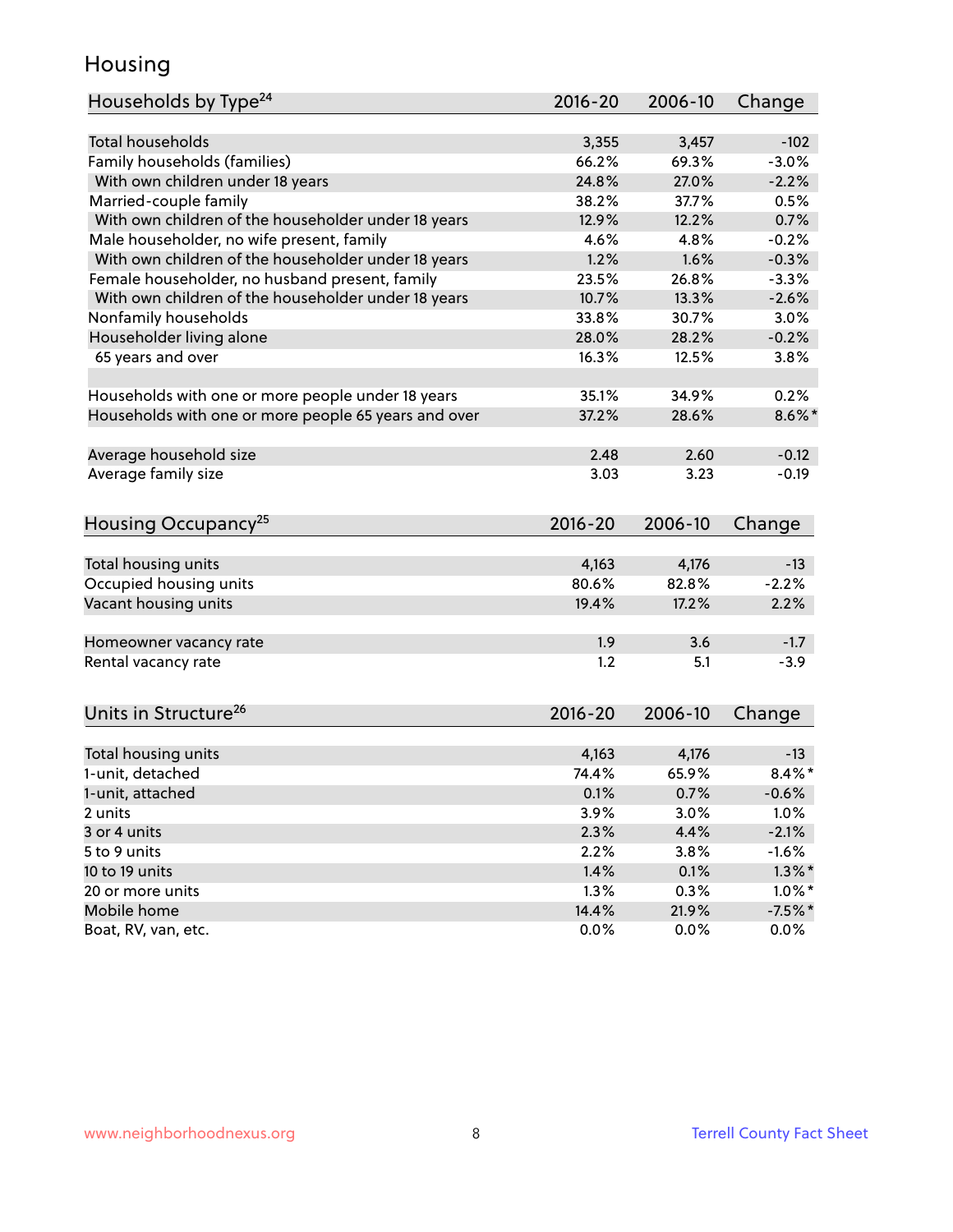# Housing, Continued...

| Year Structure Built <sup>27</sup>             | 2016-20       | 2006-10      | Change            |
|------------------------------------------------|---------------|--------------|-------------------|
|                                                |               |              |                   |
| Total housing units<br>Built 2014 or later     | 4,163<br>0.8% | 4,176<br>(X) | $-13$             |
| Built 2010 to 2013                             | 1.8%          | (X)          | (X)<br>(X)        |
| Built 2000 to 2009                             | 8.3%          | 6.3%         | 2.0%              |
|                                                | 17.2%         | 22.4%        |                   |
| Built 1990 to 1999                             |               |              | $-5.2%$           |
| Built 1980 to 1989                             | 15.5%         | 14.3%        | 1.2%              |
| Built 1970 to 1979                             | 14.3%         | 16.5%        | $-2.2%$           |
| Built 1960 to 1969                             | 11.5%         | 15.0%        | $-3.5%$           |
| Built 1950 to 1959                             | 8.7%          | 9.3%         | $-0.6%$           |
| Built 1940 to 1949                             | 2.7%          | 3.2%         | $-0.5%$           |
| Built 1939 or earlier                          | 19.2%         | 12.9%        | $6.3\%$ *         |
| Housing Tenure <sup>28</sup>                   | 2016-20       | 2006-10      | Change            |
|                                                |               |              |                   |
| Occupied housing units                         | 3,355         | 3,457        | $-102$<br>$-4.6%$ |
| Owner-occupied                                 | 56.0%         | 60.6%        |                   |
| Renter-occupied                                | 44.0%         | 39.4%        | 4.6%              |
| Average household size of owner-occupied unit  | 2.15          | 2.62         | $-0.47*$          |
| Average household size of renter-occupied unit | 2.90          | 2.57         | 0.34              |
| Residence 1 Year Ago <sup>29</sup>             | 2016-20       | 2006-10      | Change            |
| Population 1 year and over                     | 8,583         | 9,520        | $-937*$           |
| Same house                                     | 90.6%         | 88.2%        | 2.4%              |
| Different house in the U.S.                    | 9.3%          | 11.8%        | $-2.5%$           |
| Same county                                    | 5.8%          | 6.1%         | $-0.2%$           |
| Different county                               | 3.5%          | 5.7%         | $-2.2%$           |
| Same state                                     | 2.9%          | 4.2%         | $-1.3%$           |
| Different state                                | 0.6%          | 1.6%         | $-1.0\%$ *        |
| Abroad                                         | 0.1%          | 0.0%         | 0.1%              |
| Value of Housing Unit <sup>30</sup>            | 2016-20       | 2006-10      | Change            |
|                                                |               |              |                   |
| Owner-occupied units                           | 1,878         | 2,094        | $-216$            |
| Less than \$50,000                             | 20.8%         | 28.0%        | $-7.3%$           |
| \$50,000 to \$99,999                           | 31.9%         | 39.1%        | $-7.1%$           |
| \$100,000 to \$149,999                         | 15.0%         | 9.8%         | $5.2\%$ *         |
| \$150,000 to \$199,999                         | 9.5%          | 10.2%        | $-0.7%$           |
| \$200,000 to \$299,999                         | 15.1%         | 7.0%         | $8.2\%$ *         |
| \$300,000 to \$499,999                         | 6.0%          | 4.1%         | 1.9%              |
| \$500,000 to \$999,999                         | 0.8%          | 1.0%         | $-0.2%$           |
| \$1,000,000 or more                            | 0.9%          | 0.8%         | 0.0%              |
| Median (dollars)                               | 93,400        | 75,100       | 18,300*           |
| Mortgage Status <sup>31</sup>                  | $2016 - 20$   | 2006-10      | Change            |
|                                                |               |              |                   |
| Owner-occupied units                           | 1,878         | 2,094        | $-216$            |
| Housing units with a mortgage                  | 45.3%         | 52.3%        | $-7.0%$           |
| Housing units without a mortgage               | 54.7%         | 47.7%        | 7.0%              |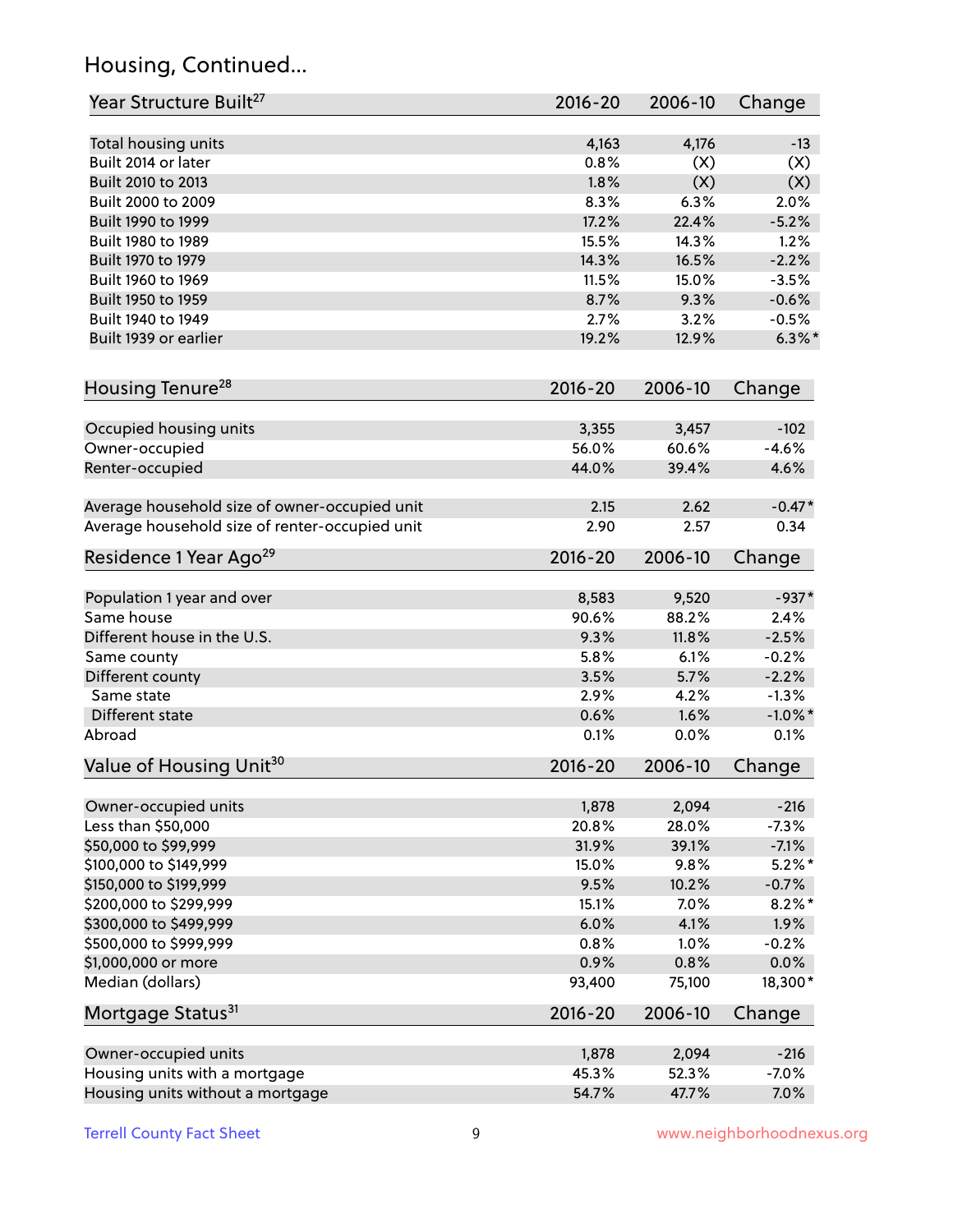# Housing, Continued...

| Selected Monthly Owner Costs <sup>32</sup>                                            | 2016-20     | 2006-10   | Change      |
|---------------------------------------------------------------------------------------|-------------|-----------|-------------|
| Housing units with a mortgage                                                         | 851         | 1,095     | $-244*$     |
| Less than \$300                                                                       | 0.0%        | 0.0%      | $0.0\%$     |
| \$300 to \$499                                                                        | 2.8%        | 7.1%      | $-4.3%$     |
| \$500 to \$999                                                                        | 39.0%       | 55.4%     | $-16.4\%$ * |
| \$1,000 to \$1,499                                                                    | 34.3%       | 27.8%     | 6.6%        |
| \$1,500 to \$1,999                                                                    | 14.0%       | 7.6%      | $6.4\%$ *   |
| \$2,000 to \$2,999                                                                    | 9.6%        | 2.1%      | $7.5\%$ *   |
| \$3,000 or more                                                                       | 0.2%        | 0.0%      | 0.2%        |
| Median (dollars)                                                                      | 1,087       | 887       | 200*        |
|                                                                                       |             |           |             |
| Housing units without a mortgage                                                      | 1,027       | 999       | 28          |
| Less than \$150                                                                       | 3.0%        | 3.7%      | $-0.7%$     |
| \$150 to \$249                                                                        | 6.1%        | 30.5%     | $-24.4\%$ * |
| \$250 to \$349                                                                        | 31.7%       | 22.7%     | 9.0%        |
| \$350 to \$499                                                                        | 27.9%       | 29.0%     | $-1.1%$     |
| \$500 to \$699                                                                        | 11.6%       | 12.2%     | $-0.6%$     |
| \$700 or more                                                                         | 19.6%       | 1.8%      | 17.8%*      |
| Median (dollars)                                                                      | 388         | 327       | $61*$       |
| Selected Monthly Owner Costs as a Percentage of<br>Household Income <sup>33</sup>     | $2016 - 20$ | 2006-10   | Change      |
| Housing units with a mortgage (excluding units where<br>SMOCAPI cannot be computed)   | 843         | 1,095     | $-252*$     |
| Less than 20.0 percent                                                                | 49.3%       | 33.5%     | 15.8%*      |
| 20.0 to 24.9 percent                                                                  | 13.0%       | 12.7%     | 0.4%        |
| 25.0 to 29.9 percent                                                                  | 5.7%        | 12.1%     | $-6.5%$     |
| 30.0 to 34.9 percent                                                                  | 6.6%        | 7.9%      | $-1.2%$     |
| 35.0 percent or more                                                                  | 25.3%       | 33.8%     | $-8.5%$     |
| Not computed                                                                          | 8           | 0         | 8           |
| Housing unit without a mortgage (excluding units where<br>SMOCAPI cannot be computed) | 1,027       | 999       | 28          |
| Less than 10.0 percent                                                                | 39.7%       | 37.7%     | 2.0%        |
| 10.0 to 14.9 percent                                                                  | 22.8%       | 24.9%     | $-2.1%$     |
| 15.0 to 19.9 percent                                                                  | 5.9%        | 12.4%     | $-6.5%$     |
| 20.0 to 24.9 percent                                                                  | 9.3%        | 4.5%      | 4.7%        |
| 25.0 to 29.9 percent                                                                  | 4.9%        | 1.7%      | $3.2\%$ *   |
| 30.0 to 34.9 percent                                                                  | 7.0%        | 4.4%      | 2.6%        |
| 35.0 percent or more                                                                  | 10.4%       | 14.3%     | $-3.9%$     |
| Not computed                                                                          | $\pmb{0}$   | $\pmb{0}$ | $\mathbf 0$ |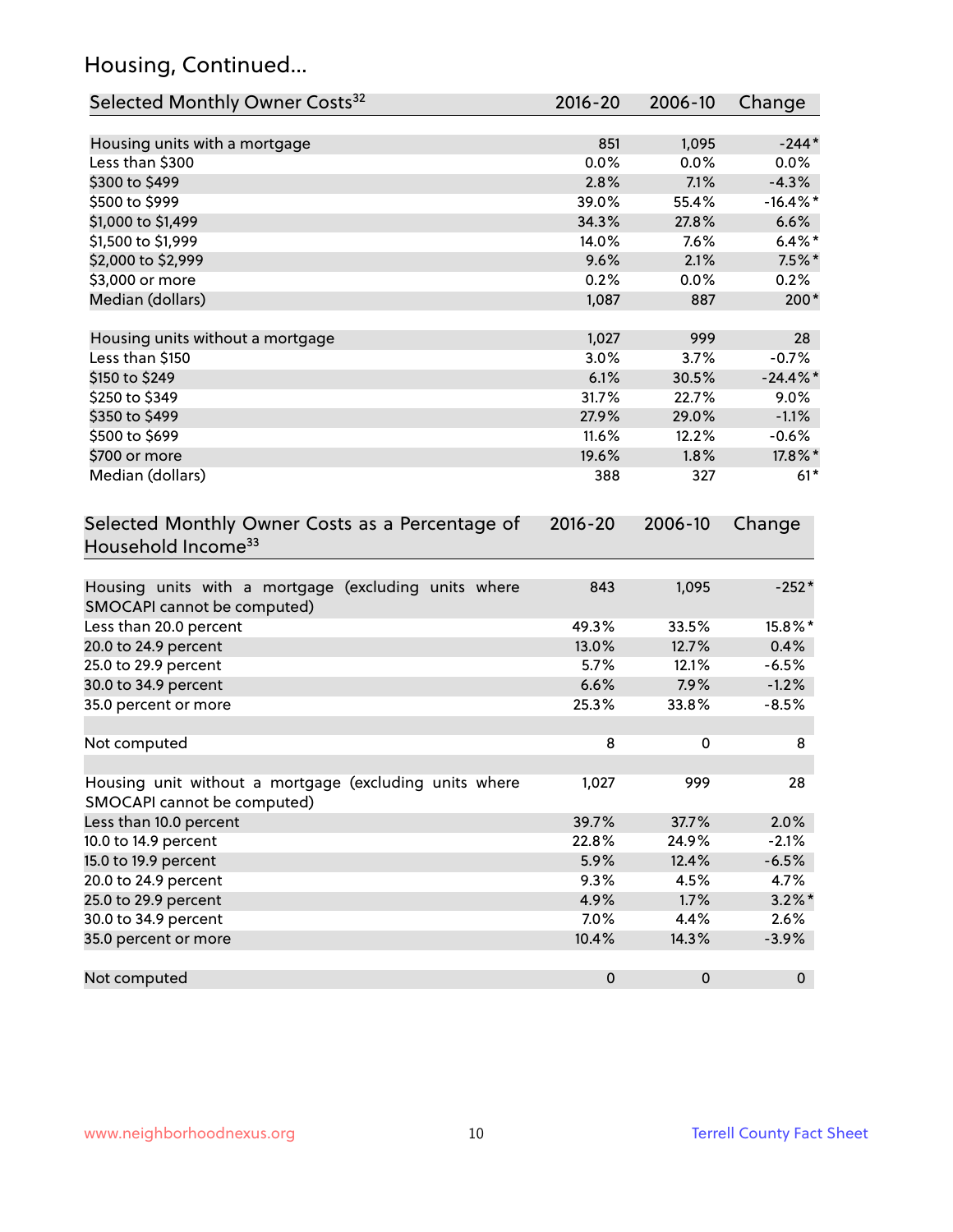# Housing, Continued...

| Gross Rent <sup>34</sup>                                                       | 2016-20     | 2006-10 | Change      |
|--------------------------------------------------------------------------------|-------------|---------|-------------|
|                                                                                |             |         |             |
| Occupied units paying rent                                                     | 1,097       | 1,143   | $-46$       |
| Less than \$200                                                                | 3.4%        | 4.7%    | $-1.4%$     |
| \$200 to \$499                                                                 | 22.3%       | 46.6%   | $-24.3\%$ * |
| \$500 to \$749                                                                 | 41.8%       | 31.8%   | 9.9%        |
| \$750 to \$999                                                                 | 22.8%       | 11.5%   | $11.2\%$ *  |
| \$1,000 to \$1,499                                                             | 6.1%        | 3.7%    | 2.4%        |
| \$1,500 to \$1,999                                                             | 2.8%        | 1.6%    | 1.3%        |
| \$2,000 or more                                                                | 0.8%        | 0.0%    | $0.8\%$     |
| Median (dollars)                                                               | 636         | 487     | $149*$      |
| No rent paid                                                                   | 380         | 220     | $160*$      |
| Gross Rent as a Percentage of Household Income <sup>35</sup>                   | $2016 - 20$ | 2006-10 | Change      |
|                                                                                |             |         |             |
| Occupied units paying rent (excluding units where GRAPI<br>cannot be computed) | 1,032       | 1,140   | $-108$      |
| Less than 15.0 percent                                                         | 25.1%       | 16.2%   | 8.9%        |
| 15.0 to 19.9 percent                                                           | 1.6%        | 15.5%   | $-13.9\%$ * |
| 20.0 to 24.9 percent                                                           | 9.2%        | 12.5%   | $-3.3%$     |
| 25.0 to 29.9 percent                                                           | 9.1%        | 10.3%   | $-1.2%$     |
| 30.0 to 34.9 percent                                                           | 6.3%        | 8.0%    | $-1.7%$     |
| 35.0 percent or more                                                           | 48.6%       | 37.5%   | 11.2%       |
| Not computed                                                                   | 445         | 223     | $222*$      |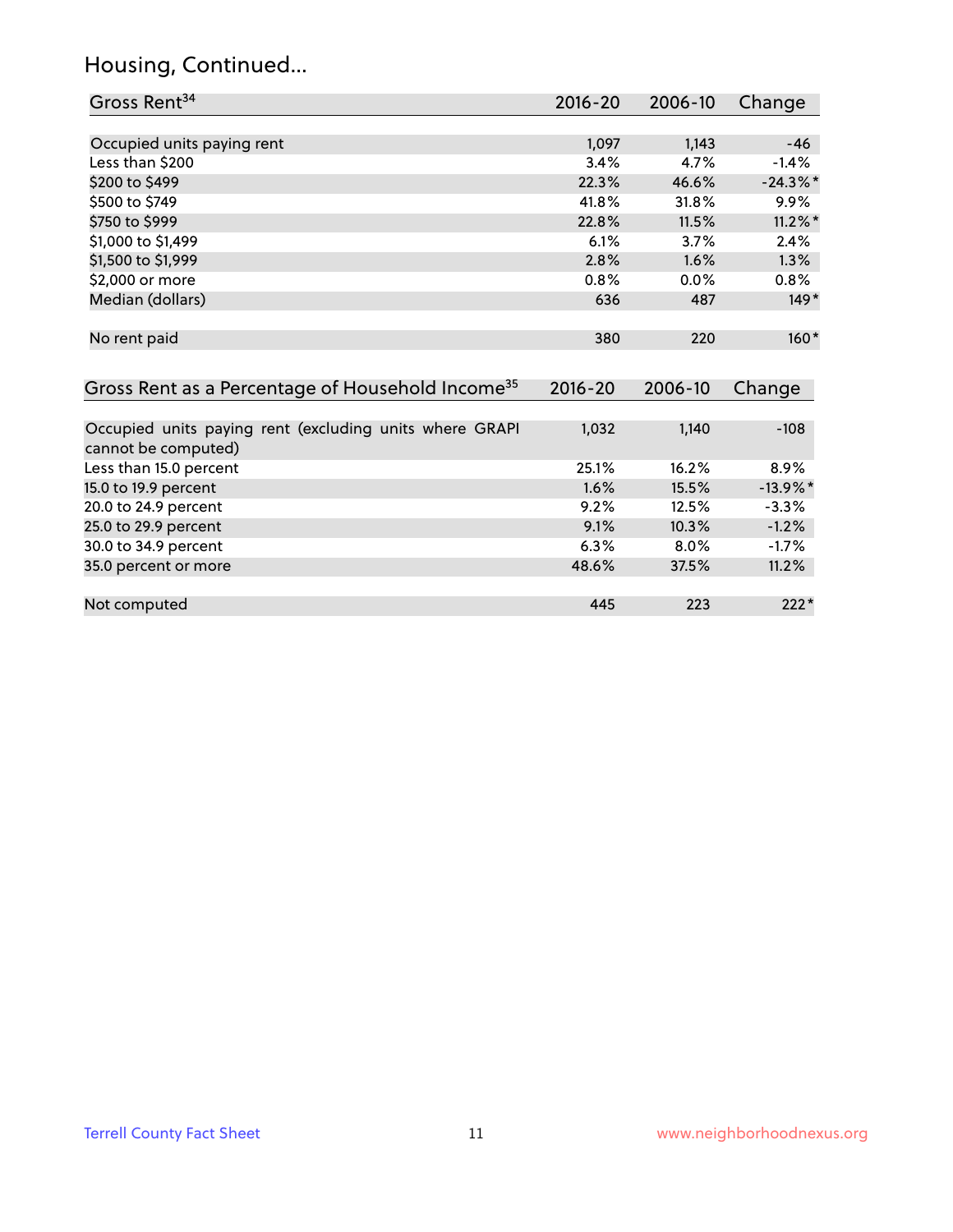# Community Involvement

| Voter Registration and Turnout <sup>36</sup> | 2020  |
|----------------------------------------------|-------|
|                                              |       |
| Active registered voters                     | 6,523 |
| Number voted in Presidential election        | 4,380 |
| Percent voted in Presidential election       | 67.1% |

## Transportation

| Commuting to Work <sup>37</sup>           | 2016-20     | 2006-10 | Change               |
|-------------------------------------------|-------------|---------|----------------------|
|                                           |             |         |                      |
| Workers 16 years and over                 | 3,321       | 3,230   | 91                   |
| Car, truck, or van - drove alone          | 78.3%       | 82.8%   | $-4.4%$              |
| Car, truck, or van - carpooled            | 14.1%       | 13.0%   | 1.0%                 |
| Public transportation (excluding taxicab) | 0.4%        | $0.0\%$ | 0.4%                 |
| Walked                                    | 0.6%        | 2.8%    | $-2.2%$              |
| Other means                               | $1.3\%$     | 0.8%    | 0.5%                 |
| Worked at home                            | 5.3%        | 0.6%    | $4.7\%$ <sup>*</sup> |
|                                           |             |         |                      |
| Mean travel time to work (minutes)        | 24.0        | 20.2    | $3.8*$               |
|                                           |             |         |                      |
| Vehicles Available <sup>38</sup>          | $2016 - 20$ | 2006-10 | Change               |
|                                           |             |         |                      |
| Occupied housing units                    | 3,355       | 3,457   | $-102$               |
| No vehicles available                     | 10.1%       | 14.8%   | $-4.7%$              |
| 1 vehicle available                       | 34.1%       | 35.4%   | $-1.3%$              |
| 2 vehicles available                      | 35.2%       | 33.5%   | 1.7%                 |
| 3 or more vehicles available              | 20.6%       | 16.3%   | 4.3%                 |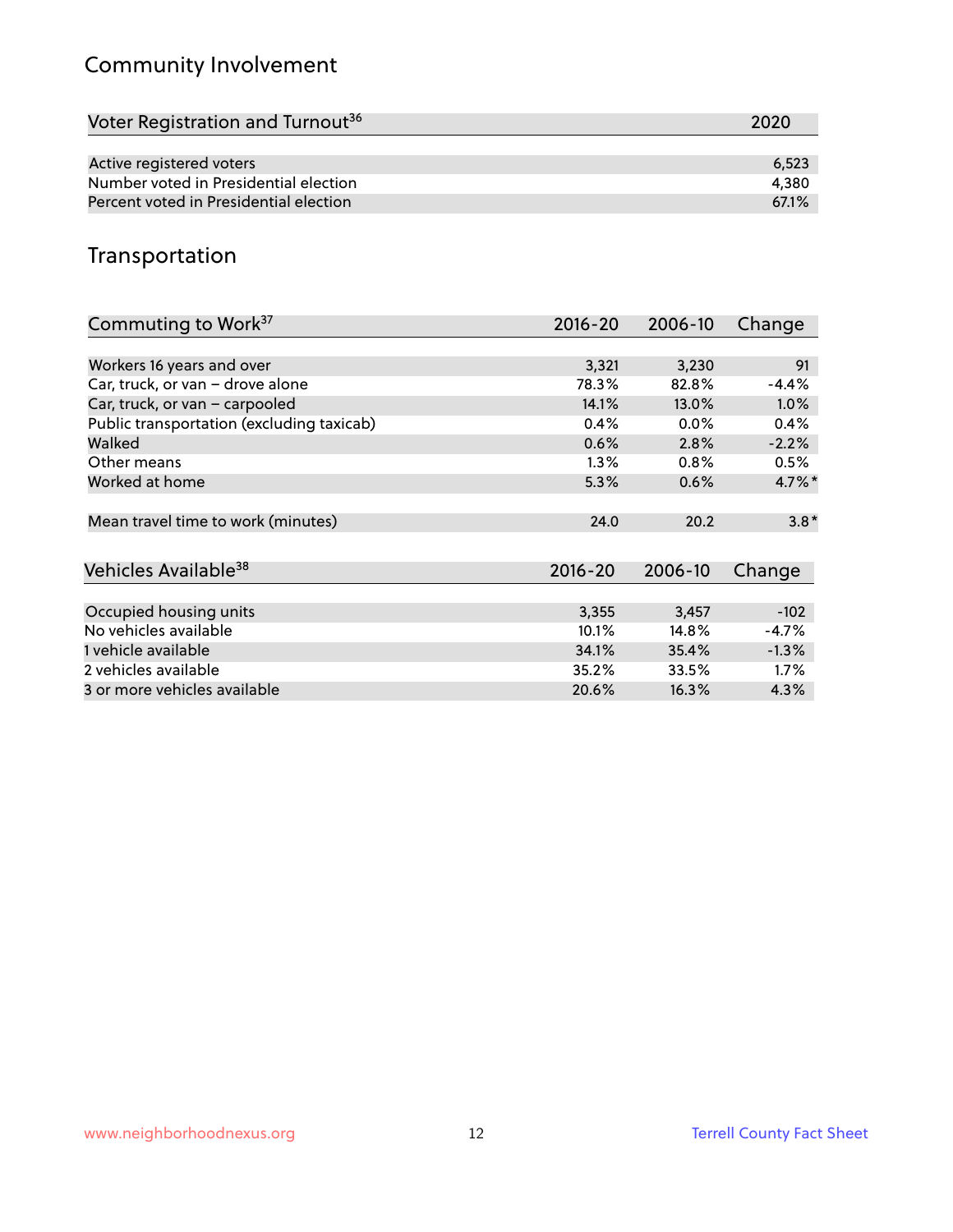#### Health

| Health Insurance coverage <sup>39</sup> | 2016-20 |
|-----------------------------------------|---------|
|-----------------------------------------|---------|

| Civilian Noninstitutionalized Population                | 8,286 |
|---------------------------------------------------------|-------|
| With health insurance coverage                          | 82.1% |
| With private health insurance coverage                  | 44.8% |
| With public health coverage                             | 47.3% |
| No health insurance coverage                            | 17.9% |
| Civilian Noninstitutionalized Population Under 19 years | 2,095 |
| No health insurance coverage                            | 4.8%  |
| Civilian Noninstitutionalized Population 19 to 64 years | 4,593 |
| In labor force:                                         | 3,321 |
| Employed:                                               | 3,056 |
| With health insurance coverage                          | 76.0% |
| With private health insurance coverage                  | 15.5% |
| With public coverage                                    | 7.7%  |
| No health insurance coverage                            | 24.0% |
| Unemployed:                                             | 265   |
| With health insurance coverage                          | 48.3% |
| With private health insurance coverage                  | 15.5% |
| With public coverage                                    | 32.8% |
| No health insurance coverage                            | 51.7% |
| Not in labor force:                                     | 1,272 |
| With health insurance coverage                          | 59.7% |
| With private health insurance coverage                  | 19.1% |
| With public coverage                                    | 43.7% |
| No health insurance coverage                            | 40.3% |

| <b>Health Factors</b> | <b>Most Recent</b> |
|-----------------------|--------------------|
|                       |                    |

| Premature Death (YPLL before age 75 per 100,000 population, age-adjusted) <sup>40</sup> | 11,843.1 |
|-----------------------------------------------------------------------------------------|----------|
| Average number of Physically Unhealthy Days <sup>41</sup>                               | 5.7      |
| Average number of Mentally Unhealthy Days <sup>42</sup>                                 | 6.0      |
| Low Birthweight Births <sup>43</sup>                                                    | 11.1%    |
| Diabetes Prevalence <sup>44</sup>                                                       | 16.5%    |
| HIV Prevalence (per 100,000 population) <sup>45</sup>                                   | 645.8    |
| Rate, Deduplicated ER Visits for Asthma, Ages 0-17 <sup>46</sup>                        | 863.0    |